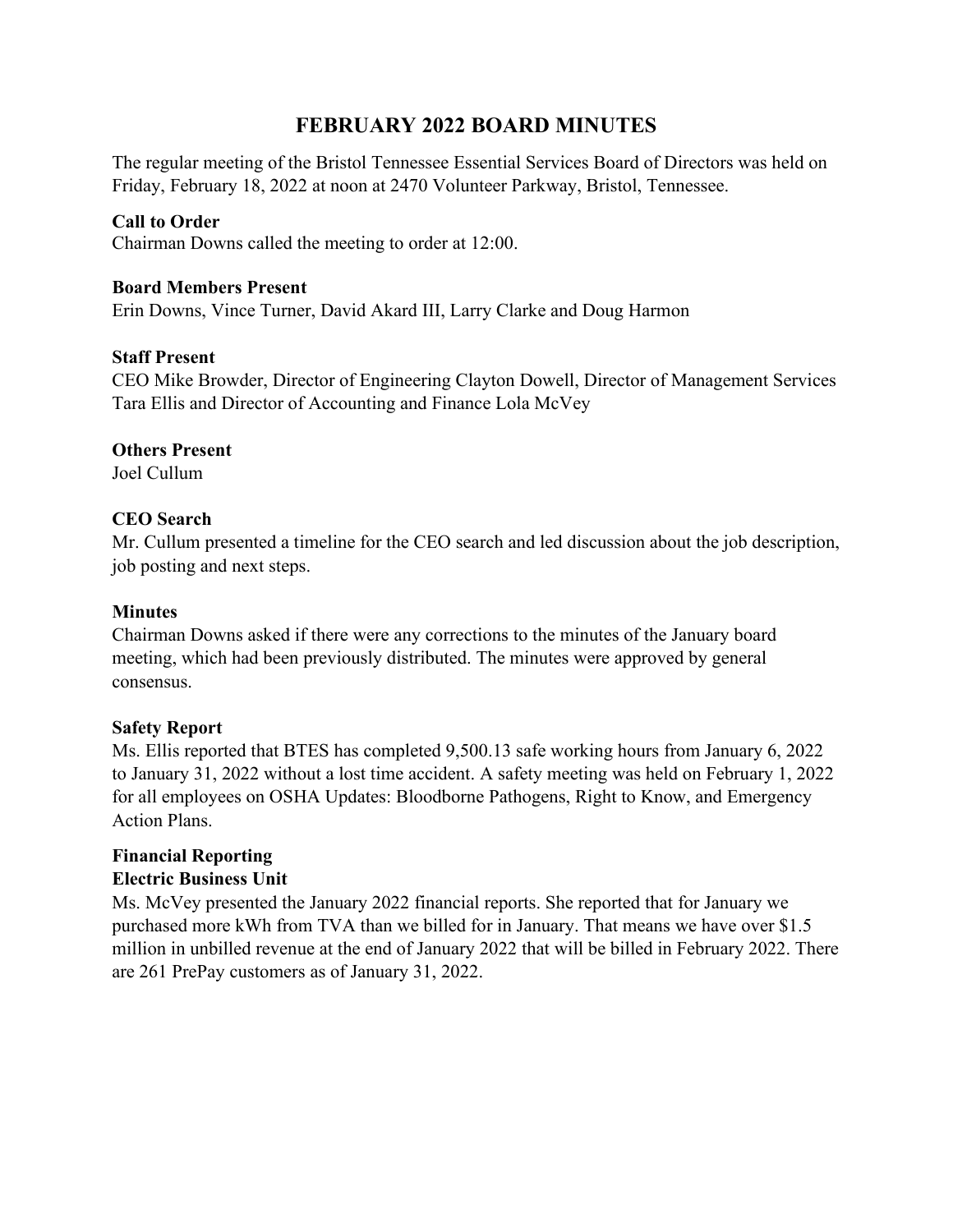| \$(000)                           |    | <b>YTD Actual</b> |    | <b>YTD Budget</b> |
|-----------------------------------|----|-------------------|----|-------------------|
| Electric Sales                    | \$ | 49,973.1          | S  | 48,305.5          |
| Other Electric Revenue            | \$ | 3,730.1           | S  | 4,028.2           |
| Other Income                      | \$ | 129.3             | \$ | 148.4             |
| <b>Total Operating Expense</b>    | \$ | 53,693.0          | S  | 51,872.0          |
| Non-Operating Expense             | \$ | 997.2             | \$ | 619.6             |
| <b>Electric Net Income (Loss)</b> | \$ | (857.7)           | \$ | (9.5)             |
| Operating & Maintenance Expense   | S  | 6,493.9           | S  | 6,894.4           |
| Broadband Net Income              | \$ | 2,868.9           | S  | 1,072.1           |

# **Advanced Broadband Services Business Unit**

Ms. McVey reported that in January 2022 the number of Internet, cable and telephone services decreased. The number of customers subscribing to Internet Only increased by 76. Ms. McVey also reported that the Local Broadcast Retransmission Fee will increase on March 1 to reflect the true cost for the local off-air only channels. We will also begin focusing on selling and retaining Internet and telephone customers while decreasing focus on selling cable services.

# **TVA Monthly Fuel Cost**

Dr. Browder indicated that the March 2022 monthly fuel cost will increase to \$.02174 per kWh for residential (RS) customers.

|                 | February 1, 2022 | <b>March 1, 2022</b> |  |
|-----------------|------------------|----------------------|--|
|                 | <b>Fuel Cost</b> | <b>Fuel Cost</b>     |  |
| <b>500 kWh</b>  | \$10.52          | \$10.87              |  |
| <b>1000 kWh</b> | \$21.04          | \$21.74              |  |
| 1500 kWh        | \$31.56          | \$32.61              |  |
| <b>2000 kWh</b> | \$42.08          | \$43.48              |  |

#### **General Power Deposit Discussion**

Dr. Browder presented a deposit policy for GSA3 and Non-Standard customers distributed in the board packet as requested by the Board. After discussion, Mr. Turner made a motion to approve the policy and Mr. Harmon seconded. The motion was approved.

#### **2021 Year End Review**

Dr. Browder reported that as of December 31, 2021, we had 550,509.9 safe working hours and there were no lost time accidents in 2021. He also reported that 66 percent of employees had perfect attendance, we installed 470 water heaters and have 17,510 Load Management Devices on customer water heaters. The energy savings loan programs continued to grow in 2021 by adding 76 heat pump loans and three energy savings loans. In 2021, 289 fiber optic services were added. There were losses in cable and telephone services but a gain of 479 Internet services.